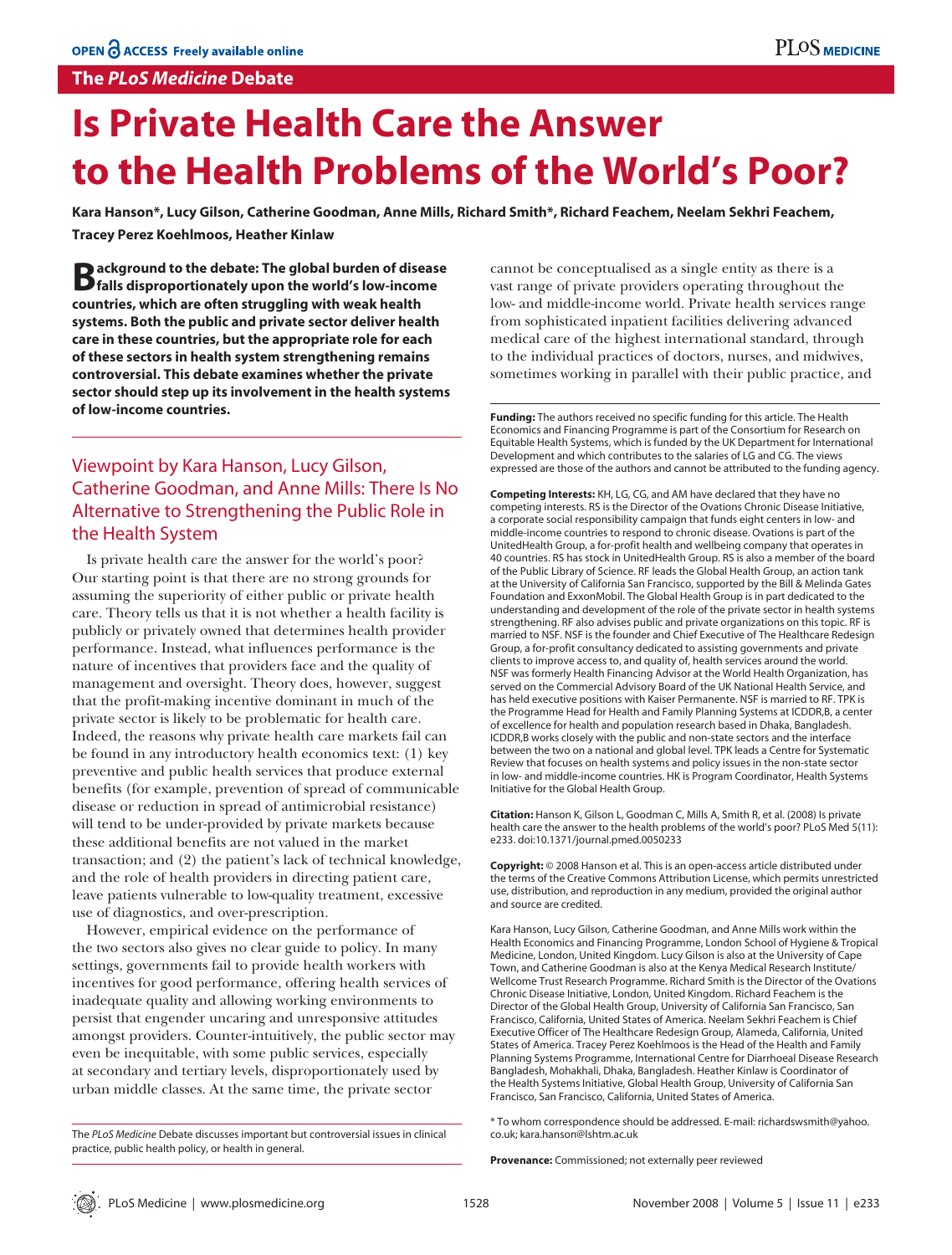to unqualified peddlers of drugs from market stalls. What evidence there is suggests that poor people are more likely to use the lower-quality, highly dispersed, and fragmented end of this spectrum.

There is some limited evidence that the services of private providers can be improved through targeted quality improvement approaches [1]. But such projects have mostly operated at a relatively small scale, and have yet to demonstrate their ability to deliver improved population health. And such approaches have tended to engage with those parts of the private sector that are the easiest to organise—for example, those represented by recognised professional organisations—and less often with the informal, low-cost sources of care that provide the bulk of care to the poorest. The evidence reviewed in an International Finance Corporation publication on the private health sector in Africa supports the conclusion that existing initiatives have been limited in scale and focused on the more formal private health care sector [2].

Moreover, even where private services are low cost, they are not necessarily affordable. The evidence is clear that even short bouts of illness can have a catastrophic impact on welfare when households are very poor, threatening to undermine their livelihoods, and this impact is compounded in the case of chronic illness [3]. How health care is paid for is therefore crucial in assessing health care performance. But there is no evidence that private risk sharing schemes such as commercial insurance can reach the poorest groups, and the limited and seasonal cash income of these groups is likely to hamper attempts to include them in such schemes. While there are a few notable exceptions (such as Rwanda, where external resources have been used to expand insurance coverage), the reach of community-based insurance schemes has been very modest. There is therefore no alternative to strengthening the public role in financing health care, which can help achieve protection both against the cost of care and also against loss of income caused by illness.

Is there then scope for private providers to be paid through public financing? This arrangement requires some form of contract to act as a mechanism to (1) transfer public funds to private providers, (2) determine which health services should be provided by the contractor, and (3) monitor performance. The still-limited evidence on such arrangements includes interesting examples of contracts between the public sector and private non-governmental organisations in fragile states, such as Afghanistan [4]. But these, and wider contracting experiences, all point to the significant transactions costs of such arrangements and the need for strong and capable contracting units within health ministries [5].

Responding to the health needs of the poorest will require a major scale-up of coverage of good-quality primary care, referral to first-level hospital care, and mechanisms to protect poor households from catastrophic health care payments. But context will influence what role private providers play: in some environments, ensuring quality care through private provision may prove effective in reaching the poorest. In other settings, it may be more appropriate to focus on improving the way that public providers operate, by building supply chains, strengthening incentives to support good performance, and improving the quality of supervision and performance management. And in every context where private providers operate, governments need to oversee and

regulate the health sector as a whole, including both public and private providers.

Identifying the appropriate roles for public and private health care sectors is challenging, and many questions remain about how best this can be achieved. What are the key capacities needed by governments to oversee the health sector? How do these vary by context, particularly in the face of uneven state capacity? And what forms of intervention are most effective at improving the performance of providers, both public and private? Building stronger health systems will require more innovation, more learning-by-doing, and more careful evaluation to understand what works and why, before it will be possible for countries to reach a firm conclusion about what range of solutions offer the most promise for the world's poor.

## Viewpoint by Richard Smith, Richard Feachem, Neelam Sekhri Feachem, Tracey Perez Koehlmoos, and Heather Kinlaw: We Must Engage the Private Sector to Improve Health Care in Low-Income Countries

In low-income countries today the private sector is a significant actor in health care—just as it is in high-income countries. Here we define the private sector as everything that is not the public sector, including non-governmental and faith-based organisations, social enterprises, for-profit companies, and a host of individual private providers in the formal and informal sectors. The private sector's role in health care should be strengthened and more closely aligned with the public interest. Indeed, a question recently posed by Anne Mills and colleagues is not how governments can finance and provide all health services, but instead how can private sector activities "be influenced so that they can help meet national objectives?" [6]. In recent years, there has been growing agreement in the international community that addressing health needs in developing countries and achieving the Millennium Development Goals requires that governments and donors actively engage with the private sector [7,8]. To have a national impact, true partnerships between governments and the private sector must be created that go well beyond the contracting out of basic services such as laundry or housekeeping to private companies.

Being pro–private sector does not imply being anti–public sector. The core of our argument is that, with a complicated problem such as improving health care under constrained resources, two heads are better than one. The public and private sectors have different strengths and weaknesses, and a judicious blending of the two can produce optimal results. Indeed, there is no health system that is entirely public or private [9]. Even in Britain, a country with an exceptionally high proportion of public spending, 13% of the health care spending in 2006 was private [10].

Significant amounts of public expenditure also go to the private sector in Britain and elsewhere. No "public" system produces its own drugs or equipment, and increasingly, governments in low- and middle-income countries are turning to the private sector to improve quality and deliver value for money. In China, Egypt, Lesotho, Mexico, Papua New Guinea, and South Africa, policy makers are partnering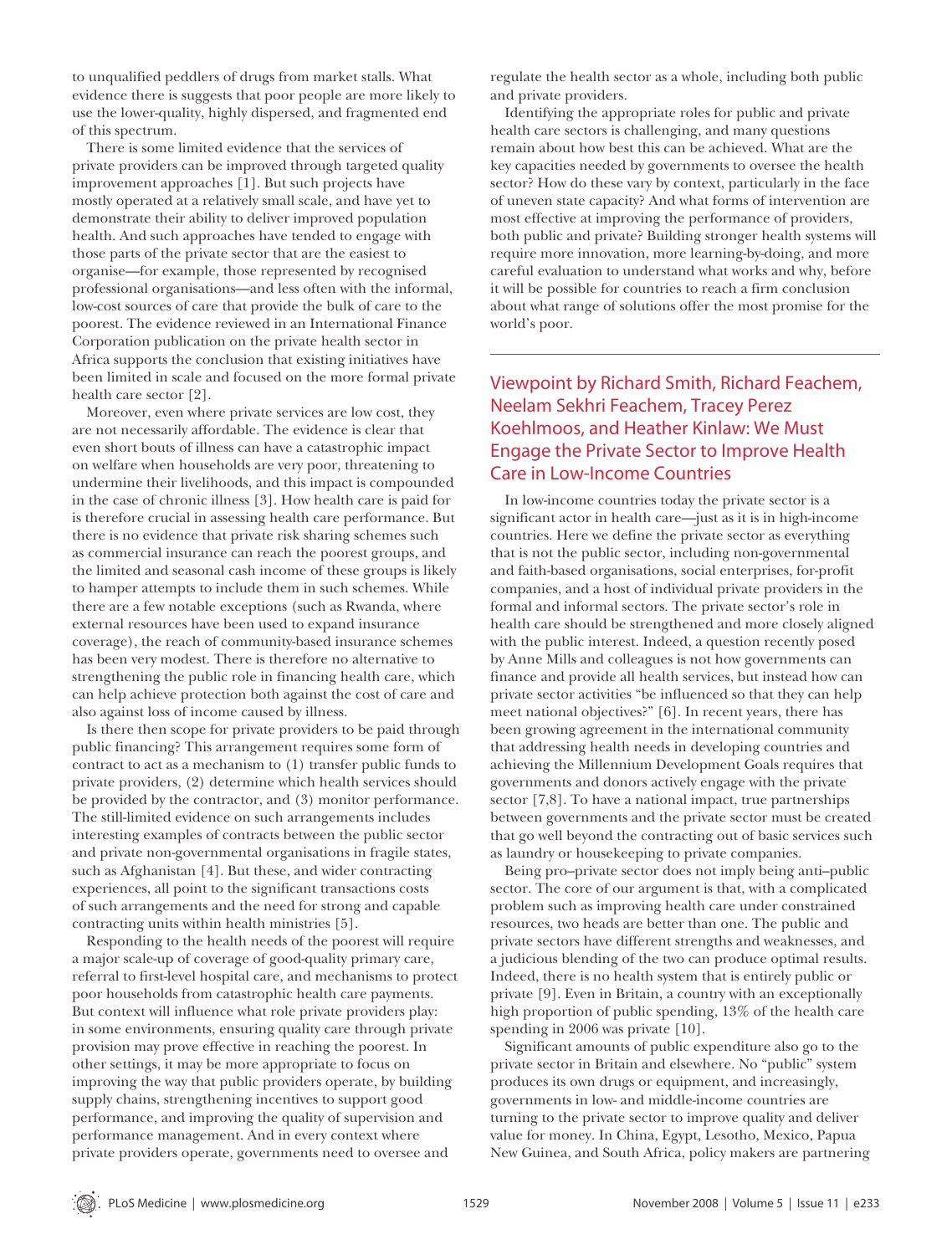with the private sector to build infrastructure, provide staff and training, raise quality, improve productivity, undertake social marketing, enhance procurement, and much more [11,12].

The reality is that in most low-income countries, most people receive most of their care from the broadly defined private sector. About 60% of the US\$16.7 billion spent on health in sub-Saharan Africa in 2005 was private, most of it out-of-pocket spending by individuals, and about half of this went to private providers [2]. This spending on the private sector is particularly pronounced in the lowest-income countries in sub-Saharan Africa [8]. In Afghanistan and India, about 80% of care is provided by the private sector [11]. Often it is the poorest who are most likely to use private providers: in South Asia, 80% of children in the lowest income quintile who have acute respiratory conditions and are brought for care use a private provider [13]; while in Africa about 50% of those who seek care outside the home go to private providers [14].

In some low- and middle-income countries, limited mechanisms already exist for engaging the private sector in accreditation, contracting, training, and the area of social franchising, which seeks to replicate the success of commercial franchising but for a social benefit [15].

Despite these experiences, systematic evidence on the effectiveness of encouraging the private sector in developing countries is sparse—because stewardship of the private sector may be weak, programmes may not have been evaluated, and results may not be published. Although many articles have emerged recently on private sector approaches, particularly on contracting and social franchising [1,16–21], it is hard to reach a confident conclusion from these studies. Nevertheless, there is undoubtedly widespread enthusiasm for social franchising and many are calling for public schemes to incorporate private providers to increase efficiency and equity [22,23].

Edith Patouillard and colleagues conducted a systematic review of whether the for-profit sector, both formal and informal, could help improve health care for the poor. They found 52 evaluated interventions and concluded that despite limited evidence, "many interventions have worked successfully in poor communities" [1].

Loevinsohn and Harding reviewed ten studies in which public authorities in developing countries had contracted with private organisations [24]. All ten found that use of the private sector produced positive results, and importantly, the more rigorous the study the more positive the results. The review showed that private contractors can operate on a large scale, be more cost effective than government-provided services, and increase coverage in poor and remote areas. In six studies that directly compared private with public provision, all found that the private sector did better on multiple measures of quality and coverage. Contracting to the private sector for immunisation services in Cambodia, for example, increased coverage by 40% compared with only a 19% increase using public providers. Also in Cambodia, when agreements with private providers specifically included targets for reaching the poor, equity was improved.

The current health systems "crisis" in low-income countries results from decades of neglect in the areas of finance, service delivery, and infrastructure. Many countries, and the donors that have supported them, have tried to address

these challenges through an implicit policy of creating a public sector monopoly, ignoring the large and growing private sector gorilla in the room. Some countries are now exploring pluralistic models that partner with the private sector to serve public policy goals. These models should be encouraged and supported. Improving health care for the world's poor means harnessing everyone's capacity, not just that of governments.

### Hanson and Colleagues' Response to Smith and Colleagues' Viewpoint

Richard Smith and colleagues are forceful advocates for a greater role for the private sector in the health systems of low-income countries. Unfortunately, as they also recognise, the evidence to support their position is limited. In an era where national governments and donors are encouraged to embrace evidence-based policy making, blanket exhortations to harness the capacity of the private sector are unhelpful.

First, Smith and colleagues pay insufficient attention to the diversity of the private sector in developing countries. They cite data on sources of care from World Bank reports [13], but such data usually fail to capture this diversity, presenting results for all private sources together. Different types of providers offer different opportunities and threats for public health, and policies and interventions must be tailored to the provider type and context. For example, Smith and colleagues use evidence presented in the review by Loevinsohn and Harding [24] to advocate the use of private contractors, but fail to mention that many of the interventions cited in that paper involved non-governmental organisations. The lessons for working with private commercial providers are therefore unclear.

Second, Smith and colleagues place considerable weight on the proportion of private spending in total health financing. However, this is an imperfect measure of the size of the private sector. For instance, significant amounts of out-ofpocket spending go to public providers, through official user fees or informal charges, or go to purchase drugs and other inputs that are in short supply in public facilities. Moreover, high rates of out-of-pocket spending are a symptom of malaise in the health system rather than something to build on. There is abundant evidence of the potentially catastrophic impact of such payments on poor households [25]. Replacing out-of-pocket spending with private health insurance can bring its own problems in the form of coverage gaps and inefficiency. It is widely recognised that a strong public role in health spending (whether through payroll or general taxes) is essential for health systems to protect the poor [26]. Systems with the strongest state role have been shown to be the most equitable [27,28], and achieve better aggregate health outcomes [29].

Third, it is not true to say that governments and donors have completely ignored the private sector—the United States Agency for International Development, for example, has supported private sector provision initiatives since the mid-1980s [30]—but more attention to understanding the scale, scope, and effectiveness of this sector is certainly needed. The lack of evaluation of private sector initiatives is acute. For instance, in their systematic review Patouillard and colleagues identified no data on the impact of social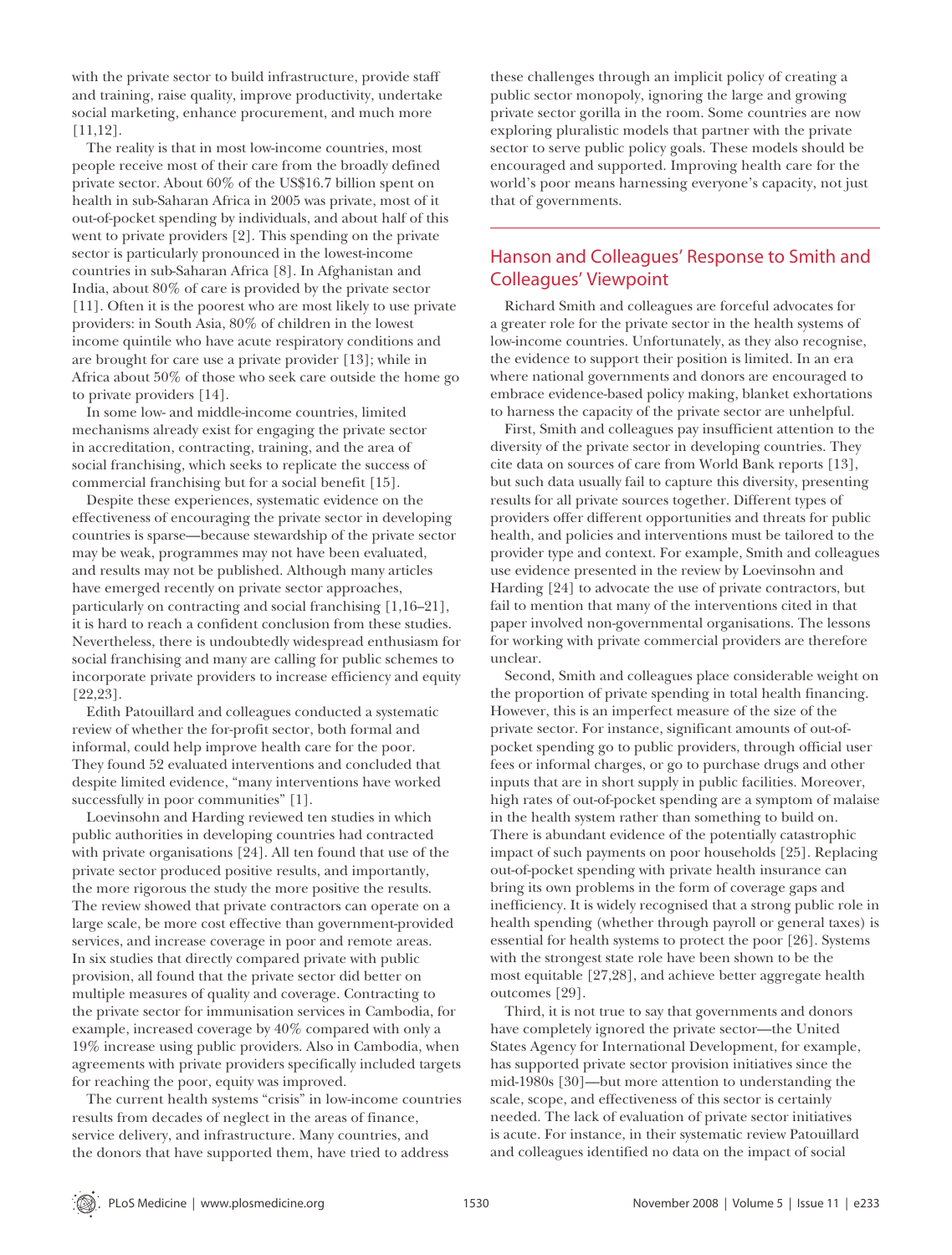franchising in low-income settings on technical quality or health outcomes [1]—so any "widespread enthusiasm" for it is hardly warranted. Smith and colleagues suggest that responsibility for this failure to evaluate interventions lies with the government stewards of the sector, but most private sector interventions have been donor supported. The global public health community must commit to developing a strong evidence base on private sector engagement so that future debates can be grounded in better understanding.

#### Smith and Colleagues' Response to Hanson and Colleagues' Viewpoint

These two Viewpoints agree much more than they disagree. Both agree that the public sector cannot be ignored and both agree that there is a role for the private sector in improving the health of the world's poorest. The disagreement is about emphasis. We believe that many countries will benefit more from harnessing the energy of the private sector rather than continuing to invest solely or mainly in the public sector.

Five decades of attempts by governments in low-income countries to build state monopolies in health care have failed miserably in most of the poorest countries. Financing through general taxation is inadequate, and donor contributions are volatile and unreliable. Infrastructure has been allowed to decay, and service provision is often inequitable and of low quality [14,31–33]. Hanson and colleagues acknowledge these shortcomings. Our experience of working with health systems across the world is that the complexity of health care plus the bureaucracy and politicisation of government creates a lethal combination [8,34,35].

Hanson and colleagues mislead readers by repeating the familiar story of market failures. It is because of these inefficiencies that we are arguing for public–private partnerships, rather than simply the growth of an unregulated private sector.

We agree with Hanson and colleagues that more research is needed on the role of the private sector. But we have shown that there is more research than they may have recognised, and—importantly—this research points in the same direction, showing that the private sector can help the world's poorest. The absence of evidence is not, however, the same as evidence of absence of effect.

Policy makers and thought leaders in low- and middleincome countries, confronted with continuing failures in the public sector, growing evidence of the effectiveness of the private sector, and energetic non-state organisations, are already working to harness the power of the private sector to achieve better health care for all. Evaluation will be crucial, but the most important research question is not "Can the private sector help?" but "How can public–private partnerships be made most effective and equitable?"

As Hanson and colleagues rightly urge, we must innovate and learn by doing. In well-structured public–private partnerships, the private partners are fully accountable for the delivery of specified services and outcomes, and arrangements for financial rewards and penalties require that there is rigorous measurement of process and outcomes. None of this is true in a public system. A poor woman with an obstetric emergency in a rural area of a low-income country is likely to die. Her death and its cause go unrecorded. No

inquiry is made about this preventable loss of life. No one is held accountable. No question is asked in parliament. Her death is a silent tragedy. The private sector can help us do better.

#### **References**

- 1. Patouillard E, Goodman C, Hanson K (2007) Can working with the private sector improve access of the poor to quality health services? A systematic review of the literature. Int J Equity Health 7: 6-17.
- 2. International Finance Corporation (2007) The business of health in Africa. World Bank Group. Available: http://www.ifc.org/ifcext/healthinafrica. nsf/Content/FullReport. Accessed 21 October 2008.
- 3. Bennett S, Gilson L, Mills AJ, editors (2007) Health, economic development and household poverty: From understanding to action. London: Routledge.
- 4. Palmer N, Strong L, Wali A, Sondorp E (2006) Contracting out health services in fragile states. BMJ 332: 718-721.
- 5. Mills A, Bennett S, Russell S, editors (2000) The challenge of health sector reform: What must governments do? London: Palgrave Macmillan.
- 6. Mills A, Brugha R, Hanson K, McPake B (2002) What can be done about the private health sector in low-income countries? Bull World Health Organ 80: 325-330.
- 7. Bennett S, Hanson K, Kadama P, Montagu D (2005) Working with the non-state sector to achieve public health goals. Making health systems work: Working paper no. 2. World Health Organization.
- Sekhri N (2006) From funding to action: Strengthening healthcare systems in sub-Saharan Africa. Geneva: World Economic Forum.
- 9. Sekhri N, Savedoff W (2006) Harnessing private health insurance: Trends and regulatory challenges. In: Preker A, editor. Private voluntary health insurance in development: Friend or foe. The World Bank. Available: http://www-wds.worldbank.org/servlet/main?menuPK=6418 7510&pagePK=64193027&piPK=64187937&theSitePK=523679&entityI D=000020953\_20070103142627. Accessed 21 October 2008.
- 10. Organization of Economic Development and Cooperation (2007) Health statistics. Paris: Organization of Economic Development and Cooperation.
- 11. Rockefeller Foundation (2008) The role of the private sector in health systems. New York: Rockefeller Foundation.
- 12. Kinlaw H (2008) Public private investment partnerships in health systems strengthening. Wilton Park Conference. Available: http://www.wiltonpark. org.uk/documents/conferences/WP909/pdfs/WP909.pdf. Accessed 21 October 2008.
- 13. World Bank (2004) World development report: Making services work for poor people. Washington (D. C.): International Bank for Reconstruction and Development.
- 14. Marek T, O'Farrell C, Yamamoto, C, Zable I (2005) Trends and opportunities in public-private partnerships to improve health services delivery in Africa. SARA Project. Washington (D. C.): World Bank.
- 15. Montagu D (2002) Franchising of health services in developing countries. Health Policy Plan 17: 121-130.
- 16. England R (2004) Experiences of contracting with the private sector: A selective review. Department for International Development. Available: http://www.dfidhealthrc.org/publications/health\_service\_delivery/ England.pdf. Accessed 21 October 2008.
- 17. Koehlmoos T, Gazi R, Hossain S, Zaman K (2008) Effect of social franchising on access to and quality of health services in low- and middle-income countries [protocol]. Cochrane Library: Issue 2. doi:10.1002/14651858.CD007136
- 18. Liu X, Hotchkiss D, Bose S, Bitran R, Giedion U (2004) Contracting for primary health services: Evidence on its effects and framework for evaluation. Bethesda (MD): The Partners for Health Reformplus Project, Abt Associates, Inc.
- 19. Moran D, Batley R (2004) Literature review of non-state provision of basic services. Department for International Development. Available: http://www. idd.bham.ac.uk/research/Service\_Providers.shtml. Accessed 27 October 2008.
- 20. Peters D, Mirchandani G, Hansen P (2004) Strategies for engaging the private sector in sexual and reproductive health: How effective are they? Health Policy Plan 19 (suppl  $1$ ): i5-i21.
- 21. Liu X, Hotchkiss D, Bose S (2008) The effectiveness of contracting-out primary healthcare services in developing countries: A review of the evidence. Health Policy Plan 23: 1-13.
- 22. Jefferys E (2004) Evaluating the private sector potential for franchising TB and HIV/AIDS diagnosis and care in Sub-Saharan Africa. Overview report. Institute for Health Sector Development. Available: http://www. hlspinstitute.org/files/project/15728/JefferysFranchising04.pdf. Accessed 21 October 2008.
- 23. Ruster J (2003) Franchising in health: Emerging models, experiences, and challenges in primary care. The World Bank Group Private Sector and Infrastructure Network. Available: http://rru.worldbank.org/ PublicPolicyJournal/Summary.aspx?id=263. Accessed 21 October 2008.
- 24. Loevinsohn B, Harding A (2005) Buying results? Contracting for health service delivery in developing countries. Lancet 366: 676-681.
- 25. O'Donnell O, van Doorslaer E, Rannan-Eliya R, Somanathan A, Adhikiri S, et al (2007) The incidence of public spending on healthcare: Comparative evidence from Asia. World Bank Economic Review 21: 93-123.